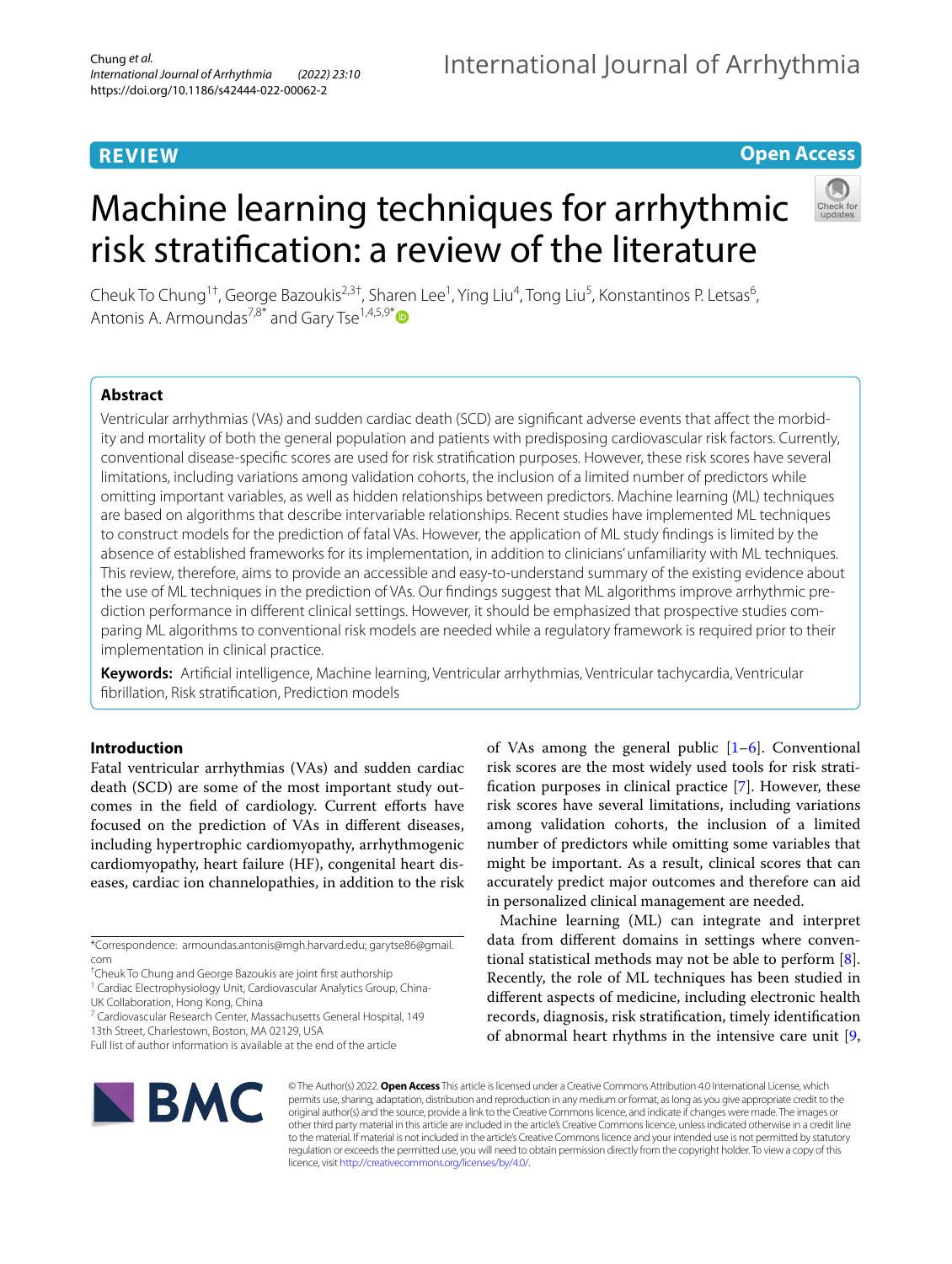[10\]](#page-11-5), on prognosis and guidance of personalized management [[11,](#page-11-6) [12](#page-11-7)]. However, application of ML study fndings has been limited due to the lack of a regulatory framework for its implementation and the clinicians' unfamiliarity in using as well as trusting ML techniques  $[13]$  $[13]$ . This review aims to present existing data regarding the role of

## **Machine learning algorithms**

ent clinical settings.

ML algorithms can aid the interpretation of complex data, stratifcation of patient diagnosis and delivery of personalized care and therefore are particularly useful in the management of cardiovascular diseases [[8\]](#page-11-3). Random forest, convolutional neural network (CNN) and long short-term memory network (LTSM) models are three commonly used ML approaches in cardiovascular medicine.

ML techniques in the risk stratifcation of VAs in difer-

## **Random forest model**

One common model ensemble method is known as the random forest model. The underlying idea of random forest algorithms originates from the assumption that predictions derived from a large ensemble of models are more accurate and robust compared to using a single model. Within a random forest model, numerous decision trees form the basic building blocks by performing either classifcation or regression tasks. To classify the data, it is processed through a series of true or false questions, allowing information to be categorized into the purest possible subgroups. Each decision tree will then classify a new object based on specifc attributes through voting, and the classifcation is based on the largest sum of votes. In the case of regression, the average outputs from diferent trees are calculated [[14](#page-11-9)]. With this algorithm, large data sets with higher dimensionality can be processed. When a group of uncorrelated decision trees in collaboration can reduce the efect of individual variability and errors, thus outperforming constituent trees [ $14$ ]. There are two main ML ensemble meta-algorithms to ensure the trees are uncorrelated: bagging and featuring randomness. The former method separates the data into small subsets via random sampling with replacement, improving the stability of ML; at the same time, the latter shuffles specific features of the data set, increasing the diversity in trees. Due to the simplicity of individual trees, this lowers the training time and can be applied to academia, e-commerce and banking sectors. An illustration of one decision tree in a random forest model used to predict atrial fbrillation can be shown in Fig. [1](#page-1-0) [\[15](#page-11-10)]. The model was trained with a sample of 682,237 Chinese subjects. In each decision tree, there was a maximum depth of four nodes. Any greater than four nodes in each tree were found to cause overftting.

## **Convolutional neural networks**

Convolutional neural networks (CNNs) are used to detect patterns and to classify images with a high level of precision using flters. Diferent types of flters detect various forms of patterns depending on their level of sophistication. Pattern detection can range from simple geometric shapes to complex objects such as eyes and dogs. The main purpose of a CNN is to receive and transform an input through a convolutional operation. In a convolutional operation, the process requires an input image, feature detector and feature map [[14](#page-11-9)]. A feature detector consists of a matrix. The matrix can contain any digits corresponding to a specifc color or feature that is being measured. This detector is placed over the input image, and the number of cells that match between the feature detector and the image is counted pixel by pixel. Often, CNN analysis may break down an image into smaller parts for higher precision during matching. After a series of calculations, this generates a feature map that indicates where a specific feature occurs. This process of convolving and fltering an image to generate a stack of fltered images is known as a convolution layer [[14\]](#page-11-9). Realistically, for CNN to generate practical data, this would require multiple feature detectors to develop multiple feature maps. Following on, the output is passed

<span id="page-1-0"></span>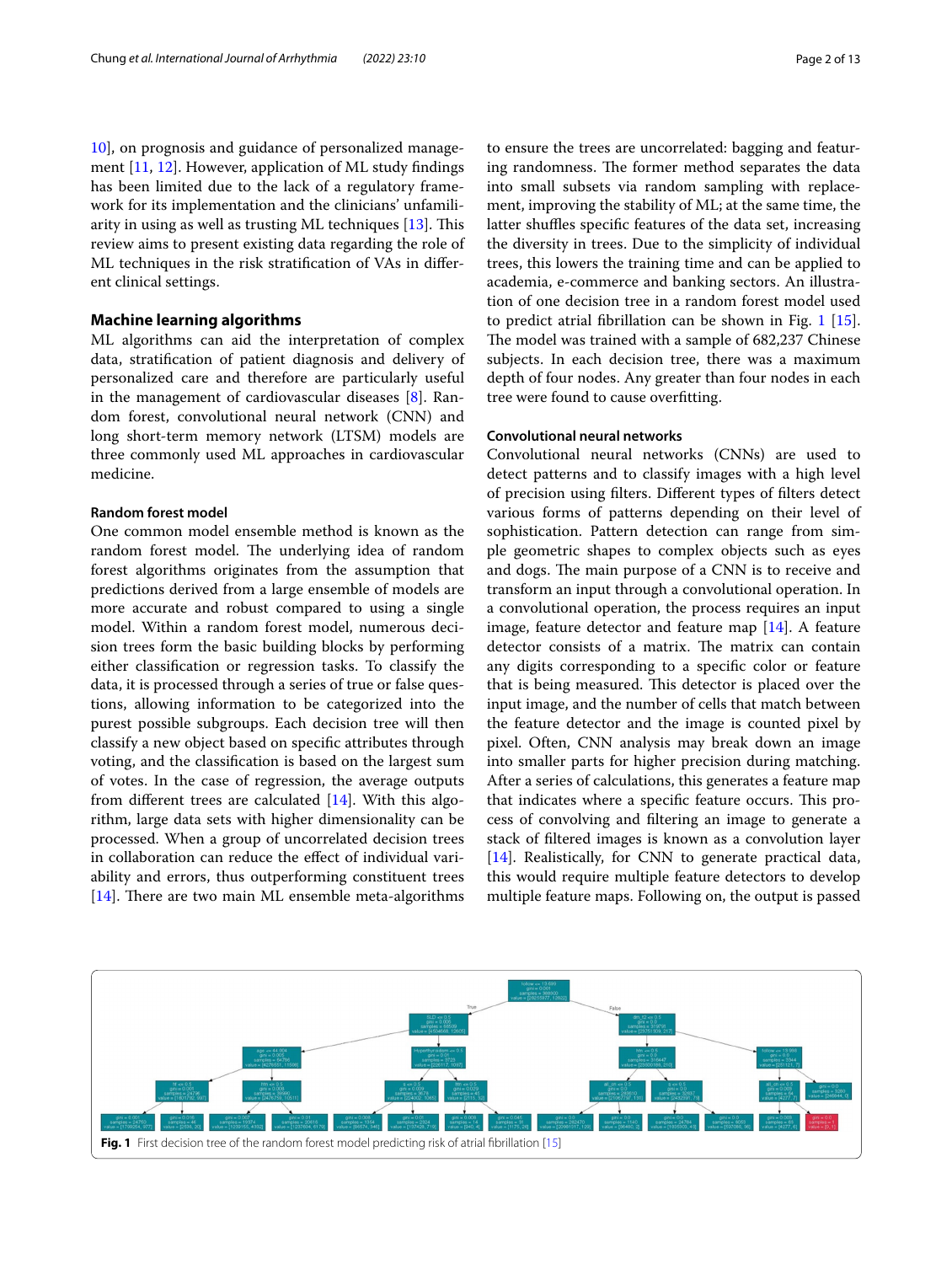onto an adjoining layer. This process is repeated until it reaches the fnal layer known as a fully connected layer, where a list of featured values converts into a list of votes for a category. Through training, CNN can prioritize the detection of features in chronological order with higher accuracy. An example of an optimal architecture of a CNN model used to predict atrial fbrillation can be demonstrated in Fig. [2](#page-2-0) [\[16](#page-11-11)]. A one-dimensional convolution was used in the convolution layer as electrocardiographic (ECG) signals are also a one-dimensional time series. Other functions including dropout, batch normalization and a rectifed linear unit were also included to prevent divergence.

## **Long short‑term memory network**

Long short-term memory network (LTSM) is a type of gated recurrent neural network that regulates the fow of information. Hence, this allows the algorithm to learn to diferentiate between unnecessary and relevant information for making predictions. The process begins with transforming a sequence of words into machine-readable vectors. These vectors are processed by transferring the previous hidden state into the next cell, which includes learned information from the previous network. Within an LSTM unit cell, there are three gates: The input gate controls whether the memory cell is updated, the output gate controls the visibility of the current cell state, and the forget gate ensures the memory cell is reset to 0. The previous and current inputs are combined to form a vector, which then goes through Tanh activation. Through a series of complex calculations and processing, LSTM can learn long-term dependencies. An example of an LTSM recurrent network architecture with focal loss, used to detect arrhythmia, is shows in Fig.  $3$  [\[17](#page-11-12)]. The four-layered LTSM network was designed to decipher the timing features in complex ECG signals, which is coupled with

the focal loss to fx category imbalance. Epochs were set to 350 to achieve stability in classifcation accuracy.

## **Specifc patient populations**

ML algorithms have been used for arrhythmic risk stratifcation purposes and can provide an incremental value for the risk stratifcation of cardiomyopathies (Table [1\)](#page-4-0).

## **Hypertrophic cardiomyopathy**

A simple clinical score is recommended according to the current guidelines for the VA risk stratifcation of patients with hypertrophic cardiomyopathy (HCM) [\[18](#page-11-13)]. However, the analysis and implementation of more variables for VA risk stratifcation purposes seem to improve the predictive accuracy in this population. Specifcally, the application of ML methods to electronic health data has identifed new predictors of VAs in this population, while the ML-derived model performed better compared to current prediction algorithms [[19\]](#page-11-14). In another study, the ensemble of logistic regression and naïve Bayes classifers was most efective in separating patients with and without Vas [\[19\]](#page-11-14). A recent study proposed a novel ML risk stratifcation tool for the prediction of fve-year risk in HCM, which showed a better performance compared to conventional risk stratifcation tools regarding SCD, cardiac and all-cause mortality, while the best perfor-mance was achieved using boosted trees [\[20](#page-11-15)]; specifically, the authors used demographic characteristics, genetic data, clinical investigations, medications and diseaserelated events for risk stratifcation purposes.

Cardiac magnetic resonance (CMR) has been found to provide important data for risk stratifcation purposes in HCM patients [[21](#page-11-16)]. Of the studied CMR indices, late gadolinium enhancement (LGE) has a major role in the risk stratification of this population  $[22]$  $[22]$ . The extent of LGE has been found to outperform current

<span id="page-2-0"></span>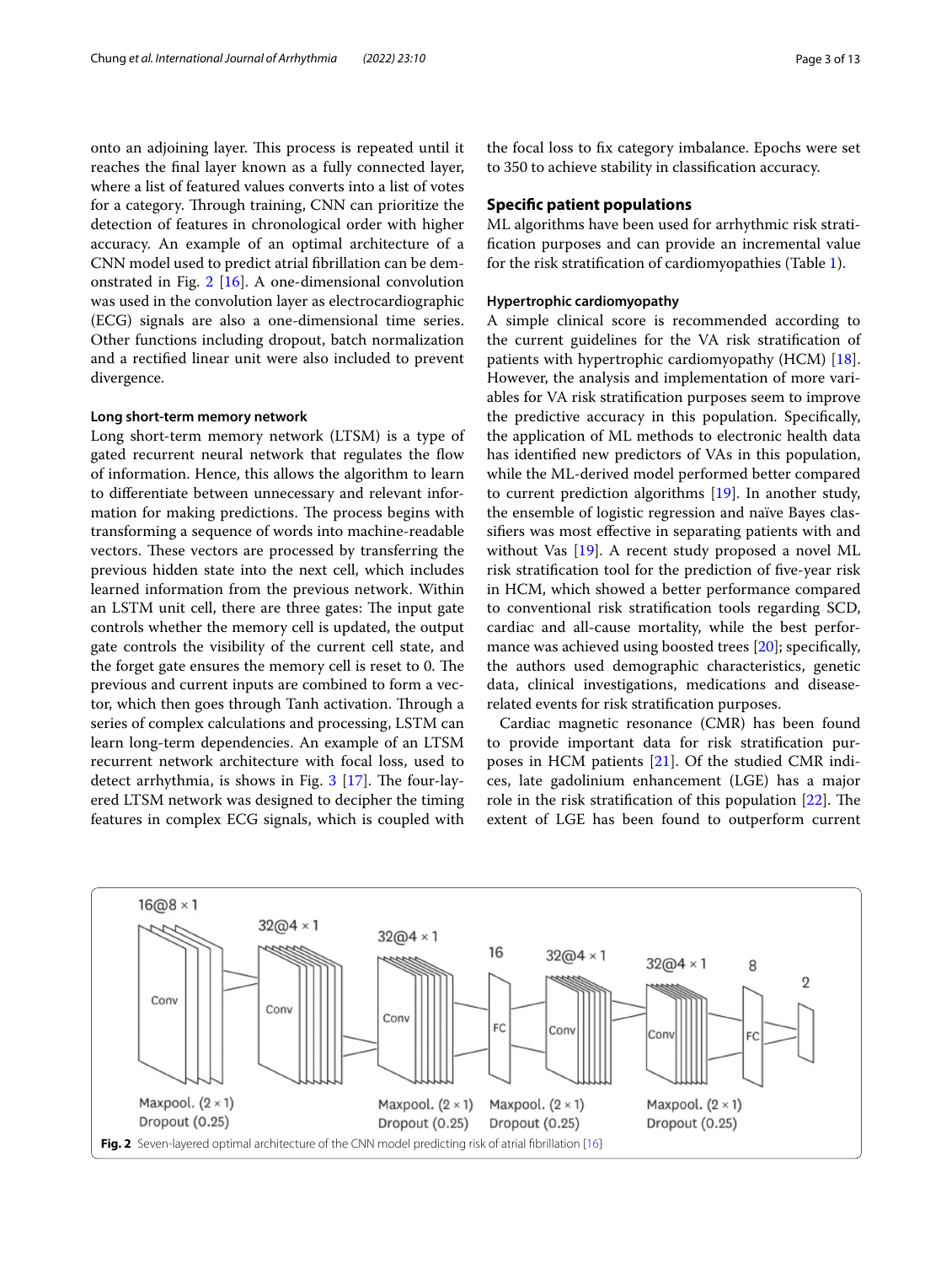



<span id="page-3-0"></span>guideline-recommended criteria in the identifcation of HCM patients at risk of Vas [\[23](#page-11-18)]. In this context, ML techniques can improve the accuracy in the identifcation of high-risk patients. Specifcally, ML-based texture analysis of LGE-positive areas has been proposed as a promising tool for the classifcation of HCM patients with and without ventricular tachycardia (VT) [[24](#page-11-19)]. In this study, of eight ML models investigated, k-nearest-neighbors with synthetic minority oversampling technique depicted the best diagnostic accuracy for the presence or absence of VT [\[24](#page-11-19)].

12-lead Holter ECGs have also been analyzed using mathematical modeling and computational clustering to identify phenotypic subgroups of HCM patients [[25\]](#page-11-20). Specifcally, using these methods, it has been found that HCM can be classifed into patients with T-wave inversion with and without secondary to QRS abnormalities. HCM patients with T-wave inversion not secondary to QRS abnormalities have been associated with an increased risk of SCD [[25\]](#page-11-20).

## **Other cardiomyopathies**

The risk stratification of fatal arrhythmias is also signifcant in myocardial infarction patients. CMR has also been found to provide incremental data for risk stratifcation purposes in this population [\[26\]](#page-11-21). Quantitative discriminative features extracted from LGE in postmyocardial infarction patients have been studied for the discrimination of high- versus low-risk patients. In a study, the leave-one-out cross-validation scheme was implemented to classify high- and low-risk groups with a high classifcation accuracy for a feature combination that captures the size, location and heterogeneity of the scar [[27\]](#page-11-22). Furthermore, nested cross-validation was performed with k-neural network, support vector machine, adjusting decision tree and random forest classifers to diferentiate high-risk and low-risk patients. In this context, the support vector machine classifer provided average accuracy of 92.6% and area under the receiver operating curve (AUC) of 0.921 for a feature combination capturing location and heterogeneity of the scar [\[27](#page-11-22)].

Recently, a novel ML approach was studied for quantifying the three-dimensional spatial complexity of grayscale patterns on LGE-CMR images to predict VAs in patients with ischemic cardiomyopathy [[28](#page-11-23)]. Specifcally, in this study, a substrate spatial complexity profle was created for each patient. The ML algorithm was classifed with 81% overall accuracy, while the overall negative predictive value was estimated at  $91\%$  [\[28](#page-11-23)]. The clinical importance of these fndings is mainly attributed to the high negative predictive value of the method that can identify ischemic cardiomyopathy patients who will not be benefted from an implantable cardioverter-defbrillator (ICD).

Except for clinical and imaging variables, cellular electrophysiological characteristics have also been studied using ML algorithms to identify ischemic cardiomyopathy patients at risk of SCD [\[29](#page-11-24)]. ML of monophasic action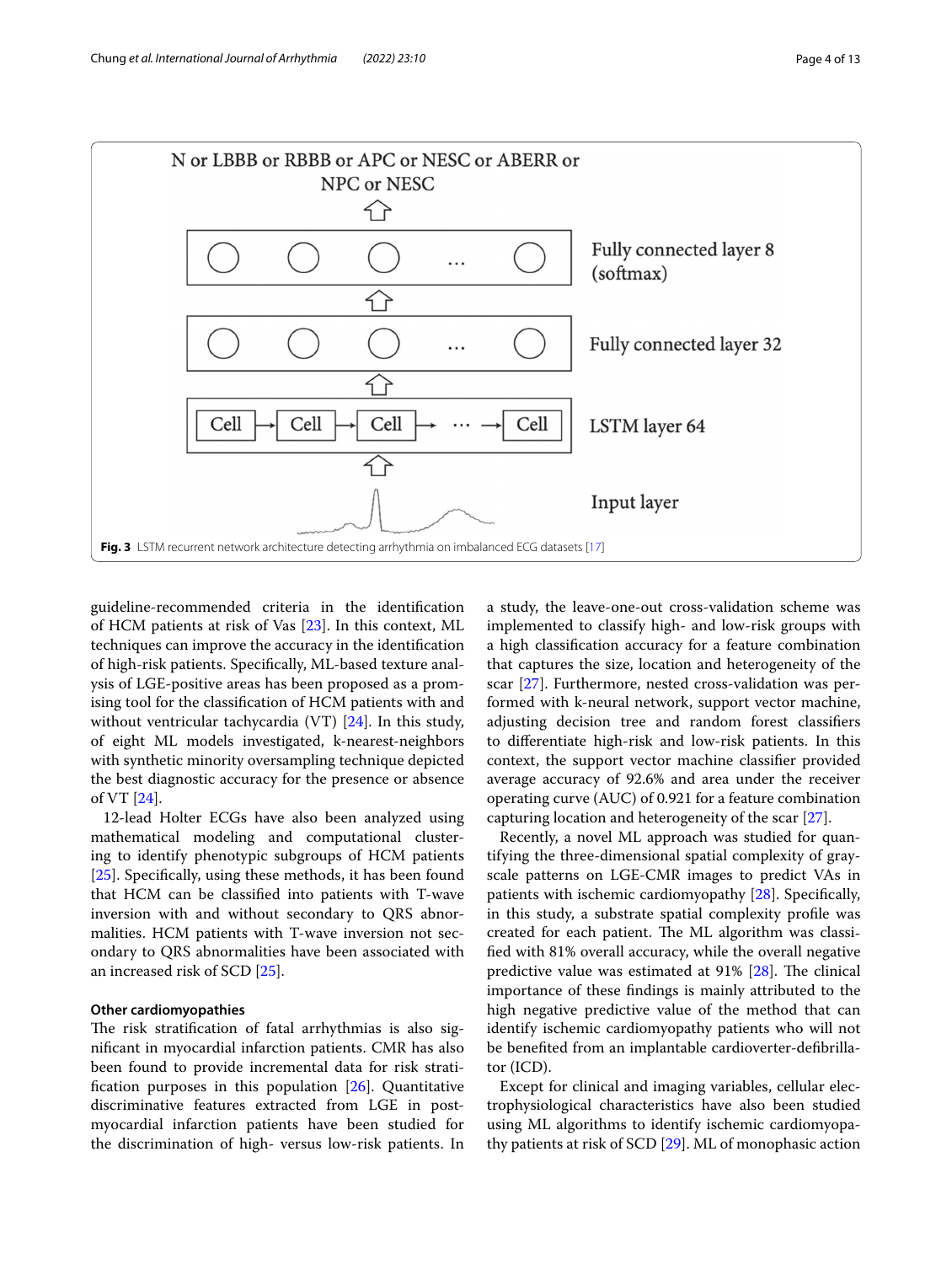| First author                             | publication<br>Year of | Enrollment<br>period                                                                      | Number of<br>£<br>patien | Age (years)                        | Males (%) | Type of clinical<br>setting               | technique<br>Machine<br>learning                                        | Performance                                                                                                                                                  | arrhythmia<br>predicted<br>Type of | Features used for<br>the prediction<br>model                                                                                   |
|------------------------------------------|------------------------|-------------------------------------------------------------------------------------------|--------------------------|------------------------------------|-----------|-------------------------------------------|-------------------------------------------------------------------------|--------------------------------------------------------------------------------------------------------------------------------------------------------------|------------------------------------|--------------------------------------------------------------------------------------------------------------------------------|
| Hypertrophic cardiomyopathy<br>Alis [24] | 2020                   | 2014-2019                                                                                 | 64                       | 48.13±13.06                        | 65.6      | NDH                                       | SVM, naïve Bayes,<br>RF, k-NN                                           | Naïve Bayes:<br>k-NN: 93.8%<br>SVM: 82.8%<br>RF: 82.8%<br>Accuracy<br>83.3%                                                                                  | Ventricular tach-<br>yarrhythmia   | mean LGE%                                                                                                                      |
| Bhattacharya [19]                        | 2019                   | Mean duration:<br>2.86 years                                                              | 711                      | No VA: 54 ± 15<br>49±16<br>Yes VA: | 61.0      | N <sub>OH</sub>                           | Bayes classifiers<br>sion and native<br>logistic regres-<br>ensemble of | $C$ -index $=$ 0.83<br>Sens: 73%,<br>spe: 76%,                                                                                                               | Sustained VT, VF                   | of VAr by the HCM-<br>22 features identi-<br>fied as predictive<br>VAr-Risk Model                                              |
| Lyon [25]                                | 2018                   | $\stackrel{\triangleleft}{\geq}$                                                          | 123                      | $47 \pm 15$                        | 66.0      | N <sub>OH</sub>                           | clustering algo-<br>Density-based<br>rithm                              | $\lessgtr$                                                                                                                                                   | $\lessgtr$                         | Data from 12 lead<br>ECG holter                                                                                                |
| Smole [20]                               | 2021                   | $\stackrel{\triangleleft}{\geq}$                                                          | 2302                     | 46±19                              | 62.9      | N <sub>OH</sub>                           | RF, XGBoost, SVM,<br>NN                                                 | Bosted trees: 75%<br>SVM (linear): 69%<br>SVM (linear): 0.63<br>Boosted trees:<br>Accuracy<br>NN: 74%<br>F1 score<br>NN: 0,68<br>RF: 72%<br>RF: 0.68<br>0.72 | $\searrow$                         | genetic data, clini-<br>cal investigations,<br>medications and<br>disease-related<br>characteristics,<br>demographic<br>events |
| Kotu [27]                                | 2015                   | Ischemic heart disease-heart failure-cardiomyopathies<br>$\stackrel{\triangleleft}{\geq}$ | 54                       | $\lessgtr$                         | $\leq$    | Post-myocardial<br>infarction<br>patients | K-NN, SVM, deci-<br>sion tree, RF                                       | age accuracy of<br>92.6% and AUC<br>provided aver-<br>SVM classifier<br>of 0.921                                                                             | $\lessgtr$                         | features extracted<br>from LGE-CMR<br>discriminative<br>Quantitative<br>image                                                  |
| Rogers [29]                              | 2021                   | $\leq$                                                                                    | 42                       | 64.7±13.0                          | 97.6      | Ischemic CMP                              | SVM, CNN                                                                | Accuracy of the<br>convolutional<br>Accuracy of<br>SVM: 83.2%<br>NN: 56.7%                                                                                   | <b>VT/VF</b>                       | Ventricular mono-<br>phasic action<br>potentials                                                                               |
| Okada [28]                               | 2021                   | 2003-2015                                                                                 | 122                      | $60 \pm 11$                        | 87.0      | Ischemic CMP                              | SVM                                                                     | Correct classifica-<br>Accuracy: 81%<br>tion: 86%<br>NPP: 91%                                                                                                | $\lessgtr$                         | LGE-CMR data                                                                                                                   |

<span id="page-4-0"></span>Table 1 Summary of the baseline characteristics and the outcomes reported in ML studies provide data for risk stratification purposes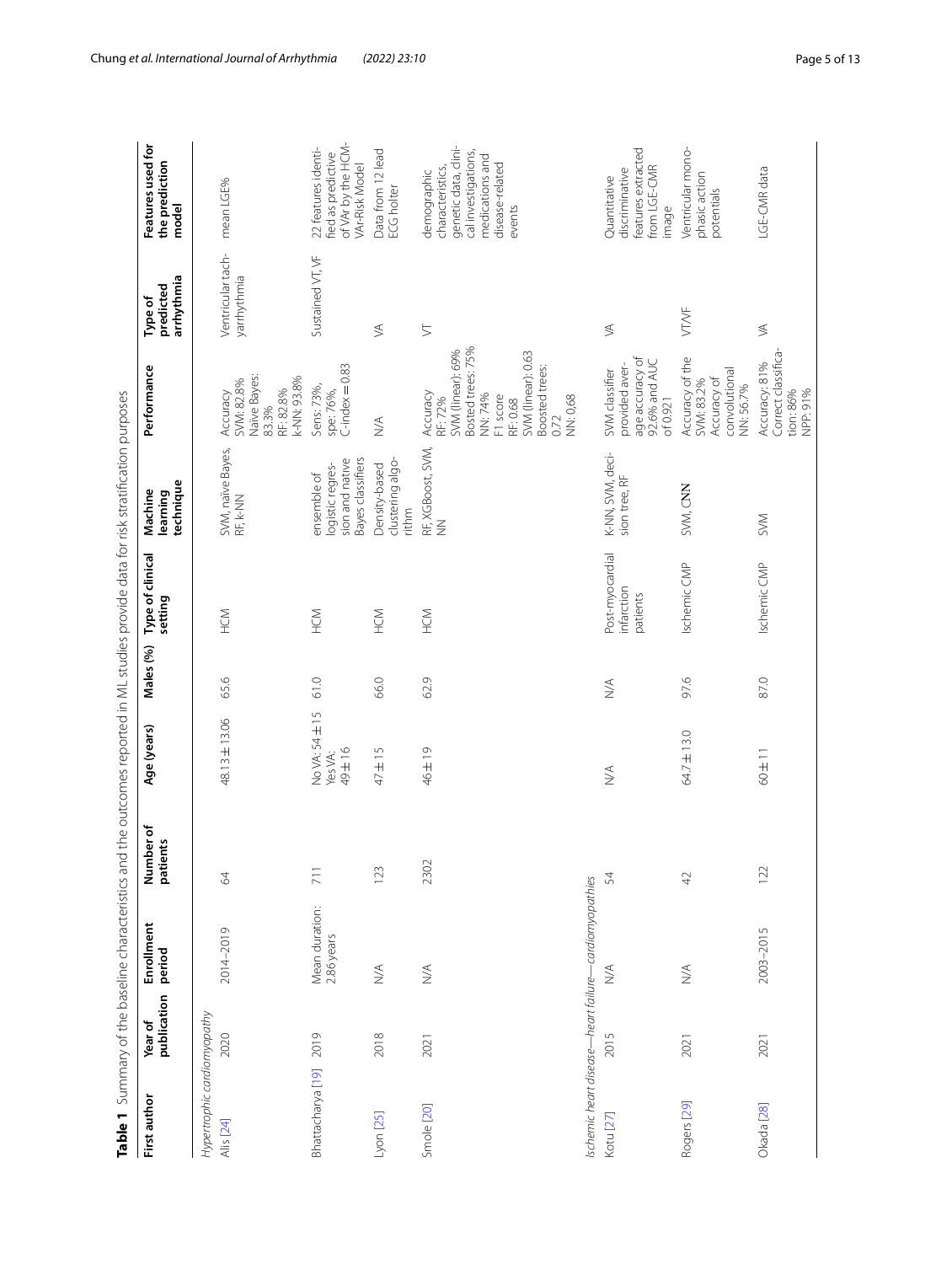| Table 1 (continued)                          |                        |                                         |                                            |                              |                              |                                                      |                                                                                                                        |                                                                                                                                                                                      |                                           |                                                                                                                                           |
|----------------------------------------------|------------------------|-----------------------------------------|--------------------------------------------|------------------------------|------------------------------|------------------------------------------------------|------------------------------------------------------------------------------------------------------------------------|--------------------------------------------------------------------------------------------------------------------------------------------------------------------------------------|-------------------------------------------|-------------------------------------------------------------------------------------------------------------------------------------------|
| First author                                 | publication<br>Year of | Enrollment<br>period                    | Number of<br>patients                      | Age (years)                  | Males (%)                    | Type of clinical<br>setting                          | technique<br>Machine<br>learning                                                                                       | Performance                                                                                                                                                                          | arrhythmia<br>predicted<br>Type of        | Features used for<br>the prediction<br>model                                                                                              |
| Au-yeung [67]                                | 2018                   | $\stackrel{\triangle}{\geq}$            | 788                                        | $\infty$                     | 77.3                         | 生                                                    | RF, SVM                                                                                                                | AUC of 0.87-0.88<br>achieve a mean<br>AUC of 0.81 for<br>tion and mean<br>for 10-second<br>SVM methods<br>5-min predic-<br>3oth RF and<br>prediction                                 | Ventricular tach-<br>yarrhythmia          | rate variability data<br>VA onset predic-<br>tion with heart<br>from ICD                                                                  |
| Meng [32]                                    | 2019                   | 2017-2019                               | Retrospective:<br>500<br>Prospective: 1000 | $\stackrel{\triangle}{\geq}$ | $\frac{1}{2}$                | HFrEF                                                | Information gain<br>ranking, decision<br>regression, SVM,<br>RF, ANN<br>trees, logistic                                | NA (study pro-<br>tocol)                                                                                                                                                             | <b>VT/VF</b>                              | clinical, biological,<br>and psychological<br>Demographic,<br>ological, social<br>electrophysi-<br>variables                              |
| Wu [33]                                      | 2020                   | 2003-2015                               | 382                                        | $57 \pm 13$                  | 72.0                         | HFrEF                                                | $\stackrel{\sqcup}{\propto}$                                                                                           | <b>AUC: 0.88</b>                                                                                                                                                                     | $\lesssim$                                | line CMR imaging<br>ure course, base-<br>clinical heart fail-<br>metrics, levels of<br>the interleukin-6                                  |
| Implantable devices<br>Rocon <sup>[37]</sup> | 2020                   | 2011-2017                               | 108                                        | $38.3 \pm 15.5$              | 48.1                         | Non-compaction<br>$rac{p}{\sqrt{2}}$                 | Parameter Selec-<br>tion Algorithm,<br>weighted k-NN<br>tion, distance-<br>forward selec-<br>SVD impute,<br>sequential | Accuracy: 75.5%<br>Sens: 77%<br>Spe: 75%                                                                                                                                             | cardiovascular<br>Major adverse<br>events | tion (by echo) and<br>LVEF (by CMRI), RV<br>ume (by CMRI), RV<br>RV lower diameter<br>systolic dysfunc-<br>end systolic vol-<br>(by CMRI) |
| Marzec [68]                                  | 2018                   | year of observa-<br>Minimum one<br>tion | 235                                        | $\stackrel{\triangle}{\geq}$ | $\stackrel{\triangle}{\geq}$ | implantable elec-<br>tronic devices<br>Patients with | sion tree analysis,<br>Naïve, RF, deci-<br>k-NN, SVM                                                                   | Decision tree:<br>Decision tree:<br>Naïve: 74.5%<br>K-NN: 72.3%<br>SVM: 74.5%<br>K-NN: 0.00<br>Naïve: NA<br>RF:76.6%<br>Accuracy<br>F1 score<br>SVM: NA<br>RF: 0.27<br>70.2%<br>0.13 | $\gtrsim$                                 | Data about physi-<br>cal daily activities                                                                                                 |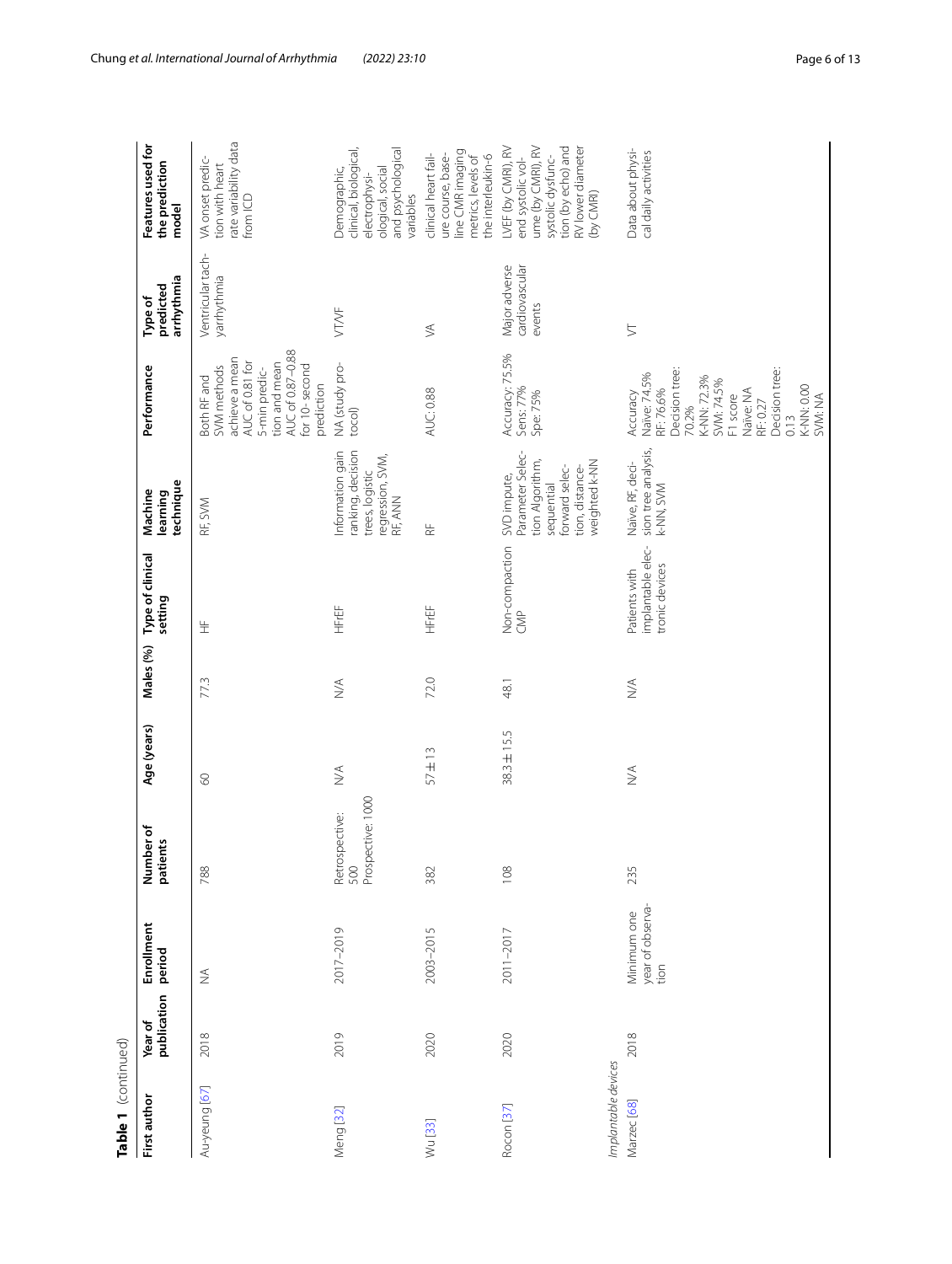| Table 1 (continued)                       |                        |                                 |                              |                              |            |                                                     |                                                                 |                                                                                                                                                                                                |                                                   |                                                                               |
|-------------------------------------------|------------------------|---------------------------------|------------------------------|------------------------------|------------|-----------------------------------------------------|-----------------------------------------------------------------|------------------------------------------------------------------------------------------------------------------------------------------------------------------------------------------------|---------------------------------------------------|-------------------------------------------------------------------------------|
| First author                              | publication<br>Year of | Enrollment<br>period            | Number of<br>patients        | Age (years)                  | Males (%)  | Type of clinical<br>setting                         | technique<br>Machine<br>learning                                | Performance                                                                                                                                                                                    | arrhythmia<br>predicted<br>Type of                | Features used for<br>the prediction<br>model                                  |
| Shakibfar [35]                            | 2019                   | $\lesssim$                      | 19,935                       | $\stackrel{\triangle}{\geq}$ | $\lesssim$ | ICD patients                                        | $\frac{\mu}{\alpha}$                                            | Accuracy: 96%<br><b>AUC: 0.80</b>                                                                                                                                                              | VA (Electrical<br>Storm)                          | ICD variables                                                                 |
| Channelopathies<br>Lee [43]               | 2021                   | 1997-2017                       | 516                          | $50 \pm 16$                  | 92.0       | Brugada syn-<br>drome                               | matrix factorisa-<br>Nonnegative<br>tion, RF                    | Random survival<br>Precision: 83.4%<br>matrix factoriza-<br>Precision: 87.1%<br>F1 score: 84.3%<br>F1 score: 87.9%<br>Nonnegative<br>Recall: 85.3%<br>Recall: 88.8%<br>forest<br>tion          | Brugada syn-<br>drome<br>VT/VF,                   | Clinical and elec-<br>trocardiographic<br>data                                |
| Congenital heart disease<br>Dilller [51]  | 2020                   | 10 year observa-<br>tion period | 372                          | 16.0                         | 54.8       | Tetralogy of<br>Fallot                              | Deep learning<br>algorithms                                     | $\stackrel{\triangleleft}{\geq}$                                                                                                                                                               | cardiac death,<br>VA prognosis,<br>cardiac arrest | adverse outcome<br>using CMR data<br>Prediction of                            |
| Sun [52]                                  | 2021                   | 2009-2019                       | 269                          | $\lessgtr$                   | 35.7       | closure in pediat-<br>Following ASD<br>ric patients | K-nearest neigh-<br>bor, AdaBoost,<br>decision tree<br>RF, SVM, | AdaBoost: 0.75<br>Decision tree:<br>Decision tree:<br>k-NN: 78.9%<br>SVM: 89.3%<br>AdaBoost:<br>k-NN: 0.82<br>RF: 94.7%<br>SVM: 0.87<br>Accuracy<br>84.95%<br>RF: 0.90<br>82.6%<br>AUC<br>0.80 | Postoperative<br>arrhythmias                      | cardiac imaging<br>data and blood<br>characteristics,<br>Demographic<br>exams |
| Different clinical settings<br>Sessa [49] | 2020                   | December 2016<br>January 2015-  | 18,018                       | 74.8                         | 39.9       | Geriatric patients                                  | Conditional infer-<br>ence tree                                 | ₹                                                                                                                                                                                              | ≶                                                 | Specific medica-<br>tions                                                     |
| Taye [58]                                 | 2019                   | $\leq$                          | $\stackrel{\triangle}{\geq}$ | $\stackrel{\triangle}{\geq}$ | $\leq$     | Public databases                                    | ANN classifiers                                                 | Accuracy: 98.6%<br>Sens: 98.4%<br>Spe: 99%                                                                                                                                                     | Ventricular tach-<br>yarrhythmia                  | QRS complex<br>shape                                                          |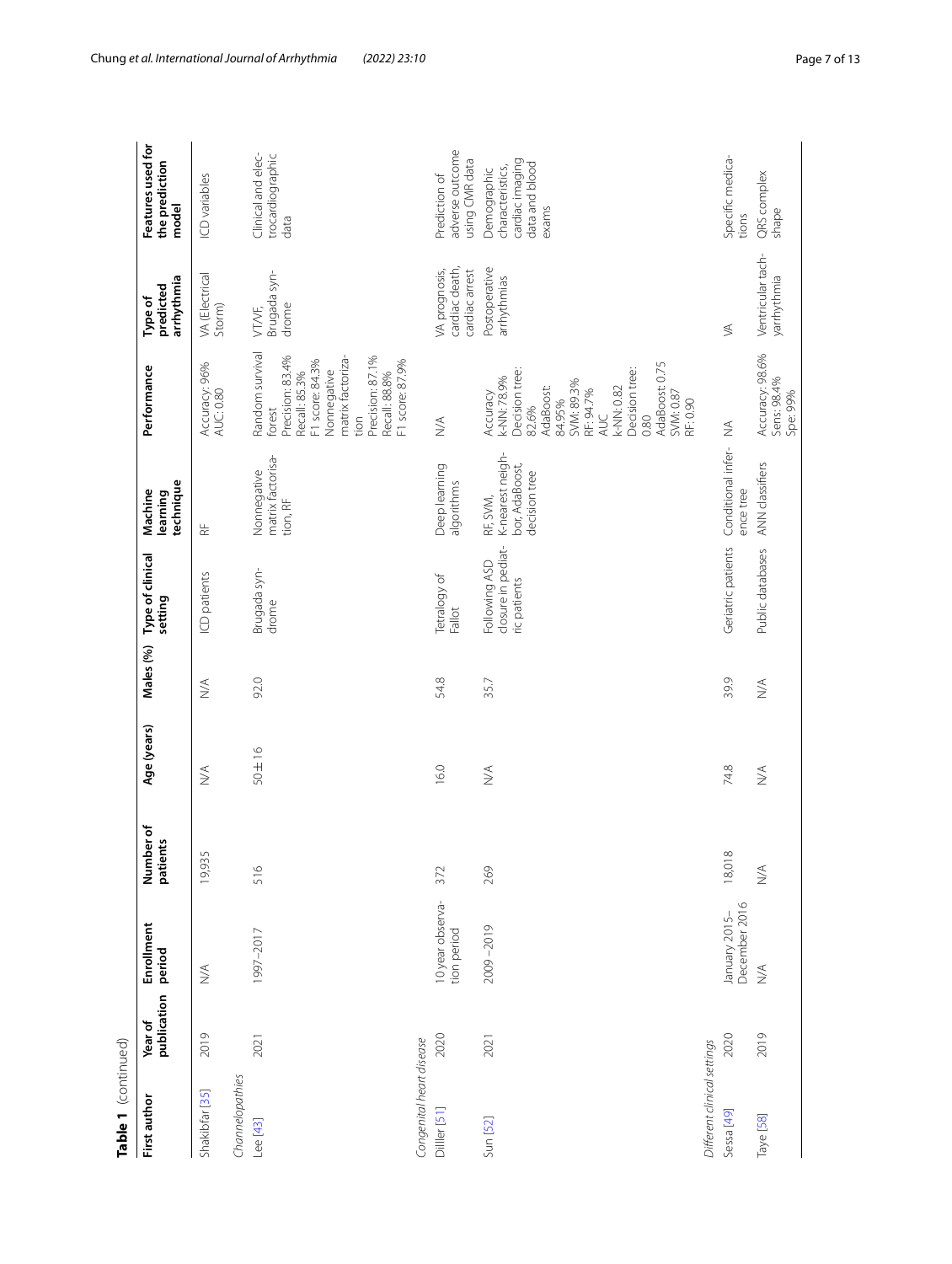| publication<br>Year of<br>2020<br>2019<br>First author<br>Okada [42]<br>Taye [57] |                                  |                              |                              |                              |                                                              |                                                                   |                                                                                                                                      |                                                      |                                                                                                             |
|-----------------------------------------------------------------------------------|----------------------------------|------------------------------|------------------------------|------------------------------|--------------------------------------------------------------|-------------------------------------------------------------------|--------------------------------------------------------------------------------------------------------------------------------------|------------------------------------------------------|-------------------------------------------------------------------------------------------------------------|
|                                                                                   | Enrollment<br>period             | Number of<br>patients        | Age (years)                  | Males (%)                    | Type of clinical<br>setting                                  | technique<br>Machine<br>learning                                  | Performance                                                                                                                          | arrhythmia<br>predicted<br>Type of                   | Features used for<br>the prediction<br>model                                                                |
|                                                                                   | 2000-2017                        | 76                           | $53 \pm 10$                  | 59.0                         | Cardiac sarcoido-<br>sis                                     | Supervised RF                                                     | Correct classifica-<br>C-statistic: 0.91<br>tion: 87%                                                                                | VA, atrioventricu-<br>lar block                      | Regional scar<br>burden                                                                                     |
|                                                                                   | $\lessapprox$                    | 78                           | $20.7 - 75.3$                | 80.8                         | ventricular tach-<br>Spontaneous<br>yar-rhythmia<br>database | cnn, k-nn, ann,<br>Sym                                            | k-NN: 65.9%<br>ANN: 73.5%<br>CNN: 84.6%<br>SVM: 67.9%<br>k-NN: 0.62<br>CNN: 0.78<br><b>ANN: 0.65</b><br>SVM: 0.63<br>Accuracy<br>AUC | Ventricular tach-<br>yarrhythmia                     | Heart rate vari-<br>ability signals                                                                         |
| 2020<br>Wu [54]                                                                   | 2012-2016                        | 508                          | $30.83 \pm 6.17$             | 75.0                         | Young hyperten-<br>sive patients                             | extreme gradient<br>Recursive feature<br>elimination,<br>boosting | C statistic: 0.757                                                                                                                   | Composite end-<br>sustained VT/VF<br>point including | polysomnography,<br>echocardiography,<br>Demographics,<br>tory, vital signs,<br>blood exams<br>medical his- |
| 2018<br>Bergau [47]                                                               | $\lesssim$                       | $\stackrel{\triangle}{\geq}$ | $\stackrel{\triangle}{\geq}$ | $\stackrel{\triangle}{\geq}$ | $\stackrel{\triangle}{\geq}$                                 | <b>SVM</b>                                                        | Sens: 85%<br>Spe: 90%                                                                                                                | Torsades de<br>pointes                               | Gene expression<br>differences                                                                              |
| 2021<br>Chen [56]                                                                 | $\stackrel{\triangleleft}{\geq}$ | $\overline{1}$               | $\stackrel{\triangle}{\geq}$ | $\stackrel{\triangle}{\geq}$ | $\stackrel{\triangle}{\geq}$                                 | SVM, RF, XGboost                                                  | RF model with an<br>average precision<br>recall of 88.98%<br>of 99.99% and                                                           | $\lessgtr$                                           | Heartbeat interval<br>time series                                                                           |
| 2004<br>Yap [48]                                                                  | $\stackrel{\triangle}{\geq}$     | $\stackrel{\triangle}{\geq}$ | $\lessgtr$                   | $\frac{1}{2}$                | $\leq$                                                       | SVM, probabilistic<br>NN, k-NN, deci-<br>sion tree                | Probabilistic NN:<br>Decision tree:<br>k-NN: 89.7%<br>SVM: 97.4%<br>Accuracy<br>71.8%<br>38.5%                                       | Torsade de<br>pointes                                | Set of agents                                                                                               |
| 2016<br><b>Lee</b> [55]                                                           | 2013-2015                        | $\lessgtr$                   | $\stackrel{\triangle}{\geq}$ | $\stackrel{\triangle}{\geq}$ | $\stackrel{\triangle}{\geq}$                                 | <b>NNY</b>                                                        | 82.4% PPV: 83.3%<br>Sens: 88.2% Spe:<br>NPV: 87.5%                                                                                   | prior to its occur-<br>VT one hour<br>rence          | Heart rate variabil-<br>ity and respiratory<br>rate variability                                             |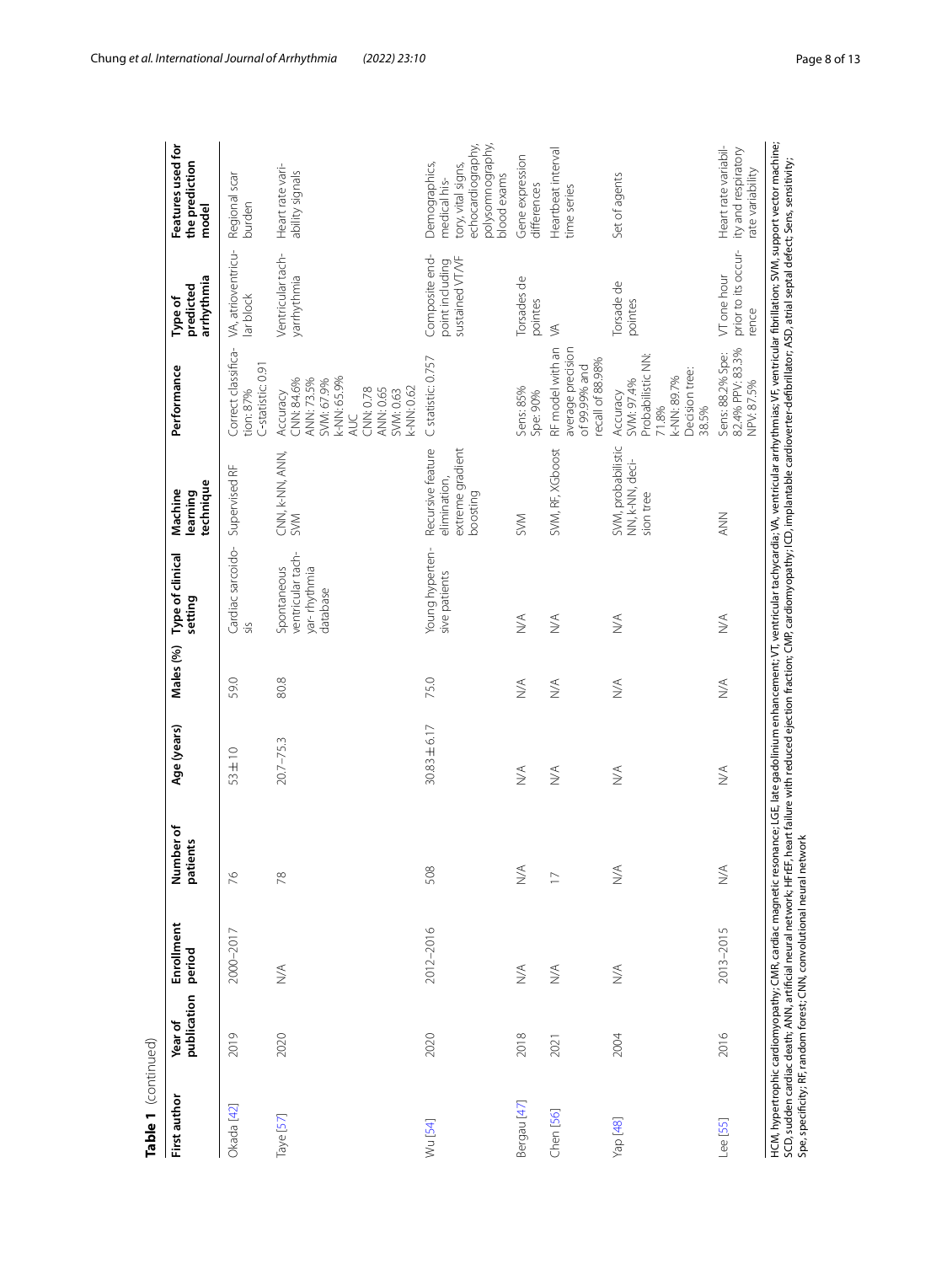potential recordings in ischemic cardiomyopathy patients revealed novel phenotypes for predicting sustained VT/ fventricular fbrillation (VF) [[29\]](#page-11-24).

Another clinical entity that needs a better risk stratifcation tool is HF with reduced ejection fraction (HFrEF) due to non-ischemic dilated cardiomyopathy. While previous studies had proved the beneft of ICDs in the primary prevention of SCD in this setting [[30\]](#page-11-29), the Danish Study to Assess the Efficacy of ICDs in Patients with Non-ischemic Systolic Heart Failure on Mortality (DAN-ISH) trial showed that prophylactic ICD implantation in patients with symptomatic systolic HF that not caused by coronary artery disease was not associated with a signifcantly lower rate of all-cause mortality [\[31](#page-11-30)]. It is of great clinical importance to identify those patients with HFrEF due to non-ischemic etiology, who will beneft from an ICD. ML techniques can play a crucial role in better stratifying this group of patients [\[32\]](#page-11-25).

In a recent study, ML techniques were used to identify cardiac imaging and time-varying risk predictors of appropriate ICD therapy in HFrEF patients [\[33\]](#page-11-26). It was found that baseline CMR imaging metrics (specifcally, left ventricle heterogeneous gray and total scar, left ventricle and left atrial volumes, and left atrial total emptying fraction) and interleukin-6 levels were the strongest predictors of subsequent appropriate ICD therapies [[33\]](#page-11-26). It is well known that ICD shocks have been associated with adverse events in patients with ICDs [[34](#page-11-31)]. ML techniques and specifcally random forest have been used for the prediction of short-term risk of electrical storm in patients with an ICD using daily summaries of ICD measurements  $[35]$  $[35]$ . The clinical importance of these methods can be mainly attributed to the preventive measures that can be adopted to avoid an imminent arrhythmic event. ML algorithms can further improve the existing risk stratifcation tools, and the ML-derived models can help clinicians to optimize the management of HFrEF patients.

Non-compaction cardiomyopathy is another clinical setting that needs further research for better characterization and risk stratifcation. In a recent study, the presence of signifcant compacted myocardial thinning, an elevated B‐type natriuretic peptide or increased left ventricular dimensions were signifcantly associated with adverse events in non-compaction cardiomyopathy patients [[36](#page-11-32)]. ML techniques have been implemented for improving risk stratifcation in these patients. Specifcally, echocardiographic and CMR data were analyzed using ML algorithms to identify predictors of adverse events in non-compaction cardiomyopathy patients [\[37](#page-11-27)]. The combination of CMR-derived left ventricular ejection fraction, CMR-derived right ventricular end systolic volume, echocardiogram-derived right ventricular systolic dysfunction and CMR-derived right ventricular lower diameter was found to achieve the better performance in predicting major adverse events in these patients [[37\]](#page-11-27).

## **Sarcoidosis**

Cardiac sarcoidosis is another clinical condition that mandates a better arrhythmic risk stratifcation model given the increased risk of complete heart block, VA and SCD. Currently, an ICD should be considered in patients with atrioventricular block requiring pacemaker implantation independently of the left ventricular ejection fraction [[38\]](#page-11-33).

ML techniques have been used for diagnosing and optimizing the arrhythmic risk stratifcation of these patients. While the 18F-fuorodeoxyglucose (18F-FDG) positron emission tomography (PET) plays a critical role in the diagnosis of cardiac sarcoidosis, there are signifcant interobserver diferences that warrant more objective quantitative evaluation methods, which can be achieved by ML approaches [[39](#page-12-14)].

It has been reported that deep CNN analysis can achieve superior diagnostic performance of sarcoidosis in comparison with the conventional quantitative analysis [[40\]](#page-12-15). Moreover, it is known that myocardial scarring on CMR has a prognostic value in cardiac sarcoidosis patients [[41\]](#page-12-16). A ML approach using regional CMR analysis predicted the combined endpoint of death, heart transplantation or arrhythmic events with reasonable accuracy in cardiac sarcoidosis patients [[42](#page-12-7)].

## **Ion channelopathies**

Specifc clinical and electrocardiographic markers have been associated with VT/VF occurrence in patients with Brugada syndrome. ML techniques can further improve the risk stratifcation performance of existing prediction models. Specifcally, the combination of nonnegative matrix factorization and random forest models showed the best predictive performance compared with the random forest model alone and Cox regression models in this clinical setting [\[43](#page-12-2)]. Similarly, the random forest can better predict the occurrence of VT/VF post-diagnosis in congenital long QT syndrome in comparison with the conventional multivariate Cox regression model [\[44\]](#page-12-17).

Furthermore, ML approaches can be used to explore the associations between genetic mutations and the occurrences of VAs triggered by ion channelopathies. As mutations of the SCN5A gene are known to be associated with Brugada syndrome and long QT syndrome, a study has applied ML methods to a list of missense SCN5A mutations and found mutations causing changes to the sodium current increase the risk of Vas [[45\]](#page-12-18). However, the location, rather than the physicochemical properties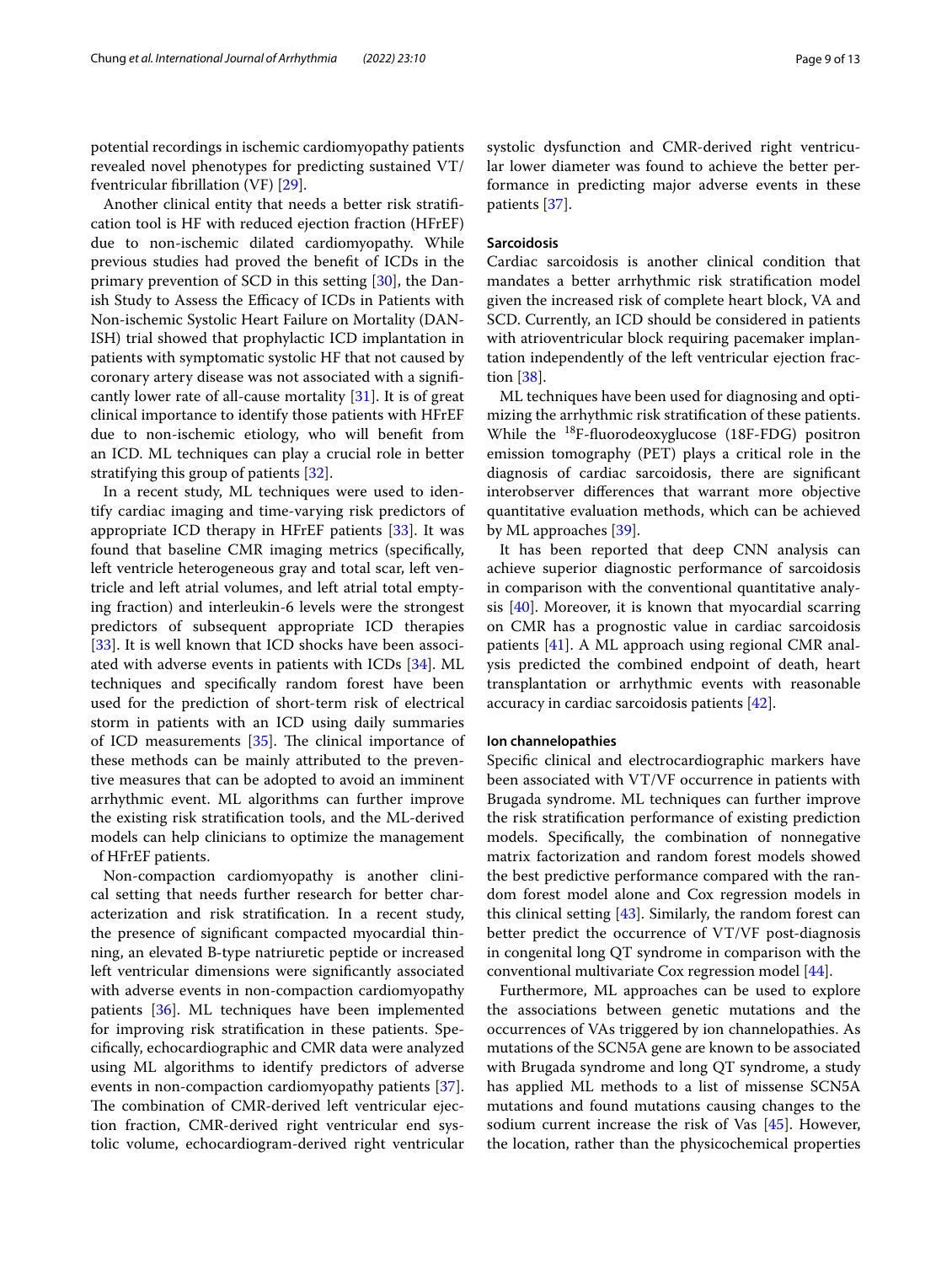of the mutation, is predictive, which highlights that functional studies remain important in this area of research [[45\]](#page-12-18). As with Brugada and long QT syndromes, random forest analysis has been applied to identify important factors of ventricular arrhythmogenesis in catecholaminergic polymorphic VT [\[46\]](#page-12-19).

#### **Drug‑induced arrhythmias**

Another interesting area pertinent to the implementation of ML techniques involves the prediction of drug-induced VAs. Specifcally, using a support vector machine classifer, clustering by gene expression profle similarities showed that certain drugs prolong the QT interval in a limited number of patient groups [[47](#page-12-10)]. As a result, ML methods may provide additional beneft in the current process of testing ion channel activities in the preclinical setting of cardiac safety assessment of drugs. Support vector machine has also been used for the prediction of Torsade des pointes of the diferent pharmacological agents [[48\]](#page-12-12). It should be mentioned that ML methods have not only been implemented to identify a potential association between drugs and arrhythmic risk but also to identify moderators of the arrhythmic potential of specifc medications [[49\]](#page-12-5). Specifcally, a study previously constructed a surrogate model for QT interval using multi-fdelity Gaussian regression and found that compounds blocking the rapid delayed rectifer potassium channels have the greatest QT-prolonging efect [[50\]](#page-12-20).

## **Congenital structural heart disease**

An integrated approach should be implemented in patients with complex congenital structural heart disease for the early prediction of adverse outcomes. For example, patients with Tetralogy of Fallot require risk stratifcation for the early identifcation of high-risk patients who require advanced healthcare management. ML techniques and specifcally deep learning imaging analysis have been proposed to improve the risk stratifcation of Tetralogy of Fallot patients [[51\]](#page-12-3). Using CMR data, a composite score of the enlarged right atrial area and depressed right ventricular longitudinal function identifed a tetralogy of Fallot subgroup at increased risk of adverse outcome [\[51\]](#page-12-3).

Furthermore, ML techniques have also studied in the prediction of postoperative arrhythmias following atrial septal defect closure. In this setting, a prediction model based on synthetic minority oversampling technique algorithm and the random forest was found to predict arrhythmias with excellent accuracy in a pediatric popu-lation [[52\]](#page-12-4). This is further supported by Guo et al., which used a combination of ML techniques including support vector machine (SVM), random forest, naïve Bayes and adaptive boost to predict postoperative blood coagulation function for children with congenital heart disease [[53\]](#page-12-21). The results offer promising evidence that ML models are more robust and accurate relative to traditional statistical methods.

## **Arterial hypertension**

Hypertension is a common condition that has been associated with adverse outcomes in the long-term setting. However, a prediction model is difficult to be constructed in young hypertensive patients mainly due to the lack of sufficient data in this population. Wu et al. used two ML methods, recursive feature elimination and extreme gradient boosting, to predict outcomes in young patients with hypertension  $[54]$ . The outcome was the composite of all-cause mortality, acute myocardial infarction, coronary artery revascularization, new-onset HF, new-onset atrial fbrillation/atrial futter, sustained VT/VF, peripheral artery revascularization, new-onset stroke and endstage renal disease [[54\]](#page-12-9). While the proposed ML model was comparable with Cox regression for the measured outcome in the young patients with hypertension, it performed better than that of the recalibrated Framingham Risk Score model [[54\]](#page-12-9).

## **Discussion**

The role of ML algorithms for the risk stratification of VAs has been studied in diferent clinical settings. ML algorithms can provide an incremental value for the risk stratifcation of cardiomyopathies (HCM, ischemic and non-ischemic cardiomyopathy), cardiac sarcoidosis, channelopathies, congenital heart disease, arterial hypertension, as well as in predicting pharmacologically induced life-threatening arrhythmias.

The management and especially the prediction of lifethreatening arrhythmias are paramount in clinical cardiology. A prediction model for VT one hour before its occurrence, using an artifcial neural network, has been generated using 14 parameters obtained from heart rate variability and respiratory rate variability analysis [\[55](#page-12-13)]. ML techniques have been used to predict the occurrence of VΑs using heartbeat interval time series. In this setting, the random forest model showed better performance using a length of heartbeat interval time series of 800 heartbeats, 108 s before the occurrence of arrhythmias  $[56]$ . These results can be implemented mainly in the prevention of cardiac arrest identifying high-risk patients prior to the occurrence of life-threatening VAs. Another study proposed a CNN algorithm to predict the onset of a VT using heart rate variability data  $[57]$  $[57]$  $[57]$ . The authors found that compared to other ML algorithms, the proposed one showed the highest prediction accuracy. Furthermore, ML algorithms have also been used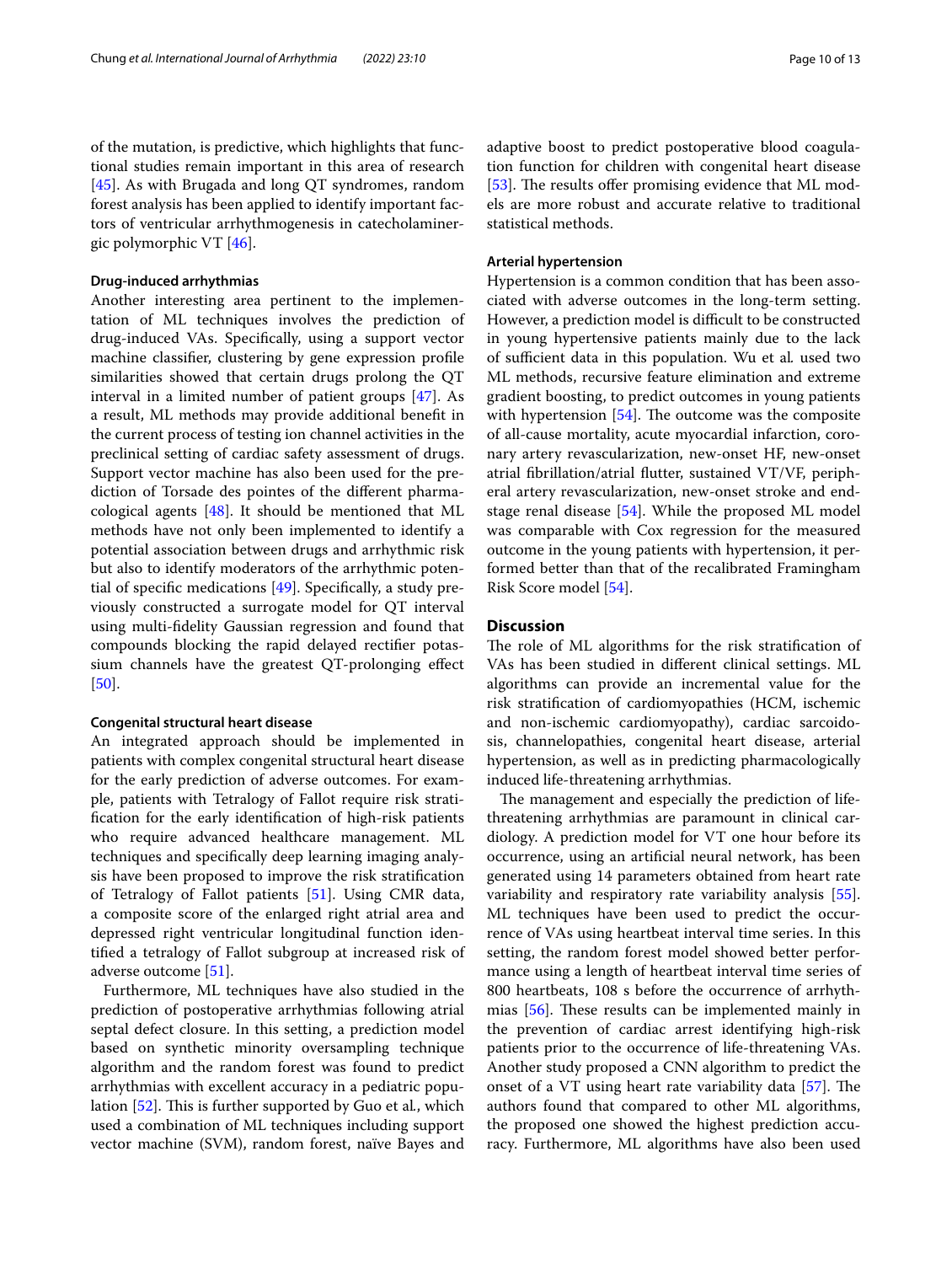for the prediction of VF. In this setting, QRS complex shape features were analyzed using artifcial neural network classifiers  $[58]$  $[58]$ . This proposed model was found to achieve a better performance compared to the prediction accuracy using heart rate variability features [\[58\]](#page-12-6).

Another area of ML implementation is in in-hospital monitoring. Timely and accurate discrimination of shockable versus non-shockable rhythms from external detectors and ICDs is of great clinical importance. Recently, the fxed frequency range empirical wavelet transform flter bank and deep CNN were used to ana-lyze electrocardiographic signals [[59\]](#page-12-22). The results showed excellent accuracy rates in classifying shockable versus non-shockable rhythms, VF versus non-VF and VT versus VF [\[59\]](#page-12-22). A deep learning architecture based on onedimensional CNN layers and an LSTM network was found to be timely and accurate for the detection of VF in automated external defbrillators [[60\]](#page-12-23). Furthermore, MLbased intensive care unit alarm systems have been found to achieve higher positive predictive values for the identifcation of asystole, extreme bradycardia, VT and VF compared to the bedside monitors used in the PhysioNet 2015 competition [\[9](#page-11-4), [10](#page-11-5), [61\]](#page-12-24).

Except for life-threatening arrhythmias, ML algorithms have been used for the management of atrial fbrillation. Artifcial intelligence-enabled electrocardiography was used to predict the incident atrial fbrillation [[62\]](#page-12-25). In the same setting, ML algorithms have been implemented and outperformed conventional tools for the prediction of atrial fbrillation in critically ill patients who were hospitalized with sepsis  $[63]$  $[63]$ . In the field of invasive management of atrial fbrillation, ML-based classifcation of 12-lead ECG has been proposed as a useful tool for guiding atrial fbrillation ablation procedures and specifcally in identifying patients suitable for pulmonary vein isolation alone vs. those needing additional ablation to pulmonary vein isolation [\[64](#page-12-27)]. Moreover, an ensemble classifer that used clinical and heart rate variability features were found to predict atrial fbrillation catheter ablation outcomes [[65\]](#page-12-28). As a result, ML algorithms can have a role in the prevention and management of patients at risk or with documented atrial fbrillation, respectively.

However, ML algorithms present a series of limitations. Not only does ML require large sets of data during training, a considerable amount of time and resources is also necessary. Moreover, ML algorithms are susceptible to errors, such as mislabeled data, overftting information and unavoidable bias [\[66](#page-12-29)]. Furthermore, ML techniques can only be trained to analyze a specifc type of data; for example, although the random forest is highly efective in performing classifcation tasks, it is less efective when performing regression tasks as the algorithm cannot demonstrate precise,

continuous nature predictions. Similarly, CNN is only efective in analyzing spatial patterns in images. Resultantly, diferent ML algorithms should be used for different purposes. Finally, ML algorithms shine a light on the debate regarding transparency, authority and other ethical ramifications. Therefore, an established framework that regulated the implementation of ML in clinical practice needs to be implemented [\[13](#page-11-8)].

## **Conclusions**

ML algorithms have been shown to ameliorate arrhythmic prediction performance in diferent clinical settings. However, it should be emphasized that prospective studies comparing ML algorithms to conventional risk models are needed while a framework is required prior to their implementation in clinical practice.

#### **Acknowledgements**

None.

#### **Authors' contributions**

CTC and GB carried out literature search and data extraction and analysis, drafted the manuscript and critically revised the manuscript. SL, YL, TL and KPL conducted the data interpretation and critically revised the manuscript. AAA and GT conceived the study, carried out the data analysis and interpretation, and drafted and critically revised the manuscript.

#### **Funding**

The work was supported by Grants from the Institute of Precision Medicine (17UNPG33840017) from the American Heart Association (AHA), the RICBAC Foundation, NIH Grants 1 R01 HL135335-01, 1 R21 HL137870-01, 1 R21EB026164-01 and 3R21EB026164-02S1.

#### **Availability of data materials**

All data are included in the tables.

#### **Declarations**

## **Ethical Approval and Consent to participate**

Not applicable.

#### **Consent for publication**

All authors consent to publication.

#### **Competing interests**

The authors declare that they have no competing interests.

#### **Author details**

<sup>1</sup> Cardiac Electrophysiology Unit, Cardiovascular Analytics Group, China-UK Collaboration, Hong Kong, China. <sup>2</sup> Department of Cardiology, Larnaca General Hospital, Larnaca, Cyprus.<sup>3</sup> Medical School, University of Nicosia, Nicosia, Cyprus. 4 Heart Failure and Structural Cardiology Ward, First Afliated Hospital of Dalian Medical University, Dalian, Liaoning Province, China. <sup>5</sup>Tianjin Key Laboratory of Ionic-Molecular Function of Cardiovascular Disease, Department of Cardiology, Tianjin Institute of Cardiology, Second Hospital of Tianjin Medical University, Tianjin 300211, China. <sup>6</sup>Department of Electrophysiology, Onassis Cardiac Surgery Center, Athens, Greece.<sup>7</sup> Cardiovascular Research Center, Massachusetts General Hospital, 149 13th Street, Charlestown, Boston, MA 02129, USA. <sup>8</sup>Institute for Medical Engineering and Science, Massachusetts Institute of Technology Cambridge, Cambridge, MA, USA. <sup>9</sup>Kent and Medway Medical School, Canterbury, Kent, UK.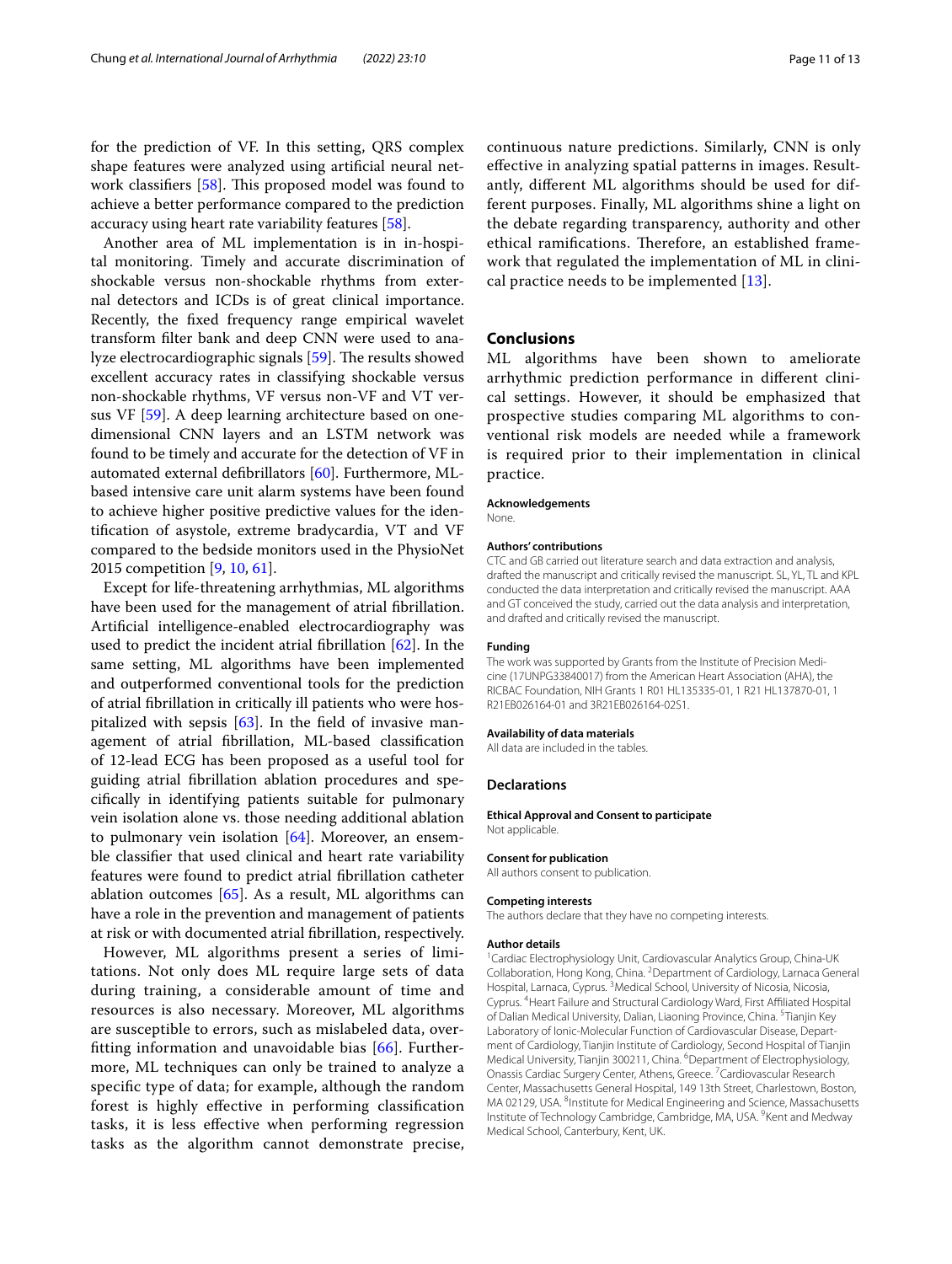Received: 4 December 2021 Accepted: 12 January 2022 Published online: 01 April 2022

#### **References**

- <span id="page-11-0"></span>1. Holkeri A, Eranti A, Haukilahti MAE, Kerola T, Kentta TV, Tikkanen JT, et al. Predicting sudden cardiac death in a general population using an electrocardiographic risk score. Heart. 2020;106(6):427–33.
- 2. Oliver JM, Gallego P, Gonzalez AE, Avila P, Alonso A, Garcia-Hamilton D, et al. Predicting sudden cardiac death in adults with congenital heart disease. Heart. 2021;107(1):67–75.
- Lee S, Wong WT, Wong ICK, Mak C, Mok NS, Liu T, et al. Ventricular Tachyarrhythmia risk in paediatric/young vs. adult brugada syndrome patients: a territory-wide study. Front Cardiovasc Med. 2021;8:671666.
- 4. Kayvanpour E, Sammani A, Sedaghat-Hamedani F, Lehmann DH, Broezel A, Koelemenoglu J, et al. A novel risk model for predicting potentially life-threatening arrhythmias in non-ischemic dilated cardiomyopathy (DCM-SVA risk). Int J Cardiol. 2021.
- 5. Maupain C, Badenco N, Pousset F, Waintraub X, Duthoit G, Chastre T, et al. Risk stratifcation in arrhythmogenic right ventricular cardiomyopathy/ dysplasia without an implantable cardioverter-defbrillator. JACC Clin Electrophysiol. 2018;4(6):757–68.
- <span id="page-11-1"></span>6. Ostman-Smith I, Sjoberg G, Alenius Dahlqvist J, Larsson P, Fernlund E. Sudden cardiac death in childhood hypertrophic cardiomyopathy is best predicted by a combination of ECG risk-score and HCMRisk-Kids score. Acta Paediatr. 2021.
- <span id="page-11-2"></span>7. Mohd Faizal AS, Thevarajah TM, Khor SM, Chang SW. A review of risk prediction models in cardiovascular disease: conventional approach vs. artifcial intelligent approach. Comput Methods Programs Biomed. 2021;207:106190.
- <span id="page-11-3"></span>8. Shameer K, Johnson KW, Glicksberg BS, Dudley JT, Sengupta PP. Machine learning in cardiovascular medicine: are we there yet? Heart. 2018;104(14):1156–64.
- <span id="page-11-4"></span>9. Au-Yeung WM, Sahani AK, Isselbacher EM, Armoundas AA. Reduction of false alarms in the intensive care unit using an optimized machine learning based approach. NPJ Digit Med. 2019;2:86.
- <span id="page-11-5"></span>10. Bollepalli SC, Sevakula RK, Au-Yeung WM, Kassab MB, Merchant FM, Bazoukis G, et al. Real-time arrhythmia detection using hybrid convolutional neural networks. JAHA (**in press**).
- <span id="page-11-6"></span>11. Sevakula RK, Au-Yeung WM, Singh JP, Heist EK, Isselbacher EM, Armoundas AA. State-of-the-art machine learning techniques aiming to improve patient outcomes pertaining to the cardiovascular system. J Am Heart Assoc. 2020;9(4):e013924.
- <span id="page-11-7"></span>12. Bazoukis G, Stavrakis S, Zhou J, Bollepalli SC, Tse G, Zhang Q, et al. Machine learning versus conventional clinical methods in guiding management of heart failure patients-a systematic review. Heart Fail Rev. 2021;26(1):23–34.
- <span id="page-11-8"></span>13. Bazoukis G, Hall J, Loscalzo J, Antman E, Fuster V, Armoundas AA. The augmented intelligence in medicine: a framework for successful implementation. Cell Rep Med. (**in press**).
- <span id="page-11-9"></span>14. Saad Albawi OB, Saad Al-Azawi & Osman N. Ucan understanding of a convolutional neural network. IEEE. 2017.
- <span id="page-11-10"></span>15. Hu W, Hsieh MH, Lin CL. A novel atrial fbrillation prediction model for Chinese subjects: a nationwide cohort investigation of 682 237 study participants with random forest model. EP Europace. 2019;21(9):1307–12.
- <span id="page-11-11"></span>16. Erdenebayar U, Kim H, Park JU, Kang D, Lee KJ. Automatic prediction of atrial fbrillation based on convolutional neural network using a shortterm normal electrocardiogram signal. J Korean Med Sci. 2019;34(7):e64.
- <span id="page-11-12"></span>17. Gao J, Zhang H, Lu P, Wang Z. An efective LSTM recurrent network to detect arrhythmia on imbalanced ECG dataset. J Healthc Eng. 2019.
- <span id="page-11-13"></span>18. Ommen SR, Mital S, Burke MA, Day SM, Deswal A, Elliott P, et al. 2020 AHA/ACC guideline for the diagnosis and treatment of patients with hypertrophic cardiomyopathy: executive summary: a report of the American College of Cardiology/American Heart Association Joint Committee on clinical practice guidelines. Circulation. 2020;142(25):e533–57.
- <span id="page-11-14"></span>19. Bhattacharya M, Lu DY, Kudchadkar SM, Greenland GV, Lingamaneni P, Corona-Villalobos CP, et al. Identifying ventricular arrhythmias and their predictors by applying machine learning methods to electronic health records in patients with hypertrophic cardiomyopathy (HCM-VAr-Risk Model). Am J Cardiol. 2019;123(10):1681–9.
- <span id="page-11-15"></span>20. Smole T, Zunkovic B, Piculin M, Kokalj E, Robnik-Sikonja M, Kukar M, et al. A machine learning-based risk stratifcation model for ventricular tachycardia and heart failure in hypertrophic cardiomyopathy. Comput Biol Med. 2021;135:104648.
- <span id="page-11-16"></span>21. Rowin EJ, Maron MS. The role of cardiac MRI in the diagnosis and risk stratifcation of hypertrophic cardiomyopathy. Arrhythm Electrophysiol Rev. 2016;5(3):197–202.
- <span id="page-11-17"></span>22. Kamp NJ, Chery G, Kosinski AS, Desai MY, Wazni O, Schmidler GS, et al. Risk stratifcation using late gadolinium enhancement on cardiac magnetic resonance imaging in patients with hypertrophic cardiomyopathy: a systematic review and meta-analysis. Prog Cardiovasc Dis. 2021;66:10–6.
- <span id="page-11-18"></span>23. Freitas P, Ferreira AM, Arteaga-Fernández E, de Oliveira AM, Mesquita J, Abecasis J, et al. The amount of late gadolinium enhancement outperforms current guideline-recommended criteria in the identifcation of patients with hypertrophic cardiomyopathy at risk of sudden cardiac death. J Cardiovasc Magn Reson. 2019;21(1):50.
- <span id="page-11-19"></span>24. Alis D, Guler A, Yergin M, Asmakutlu O. Assessment of ventricular tachyarrhythmia in patients with hypertrophic cardiomyopathy with machine learning-based texture analysis of late gadolinium enhancement cardiac MRI. Diagn Interv Imaging. 2020;101(3):137–46.
- <span id="page-11-20"></span>25. Lyon A, Ariga R, Minchole A, Mahmod M, Ormondroyd E, Laguna P, et al. Distinct ECG phenotypes identifed in hypertrophic cardiomyopathy using machine learning associate with arrhythmic risk markers. Front Physiol. 2018;9:213.
- <span id="page-11-21"></span>26. Yalin K, Golcuk E, Aksu T. Cardiac magnetic resonance for ventricular arrhythmia therapies in patients with coronary artery disease. J Atr Fibrillation. 2015;8(1):1242.
- <span id="page-11-22"></span>27. Kotu LP, Engan K, Borhani R, Katsaggelos AK, Orn S, Woie L, et al. Cardiac magnetic resonance image-based classifcation of the risk of arrhythmias in post-myocardial infarction patients. Artif Intell Med. 2015;64(3):205–15.
- <span id="page-11-23"></span>28. Okada DR, Miller J, Chrispin J, Prakosa A, Trayanova N, Jones S, et al. Substrate spatial complexity analysis for the prediction of ventricular arrhythmias in patients with ischemic cardiomyopathy. Circ Arrhythm Electrophysiol. 2020;13(4):e007975.
- <span id="page-11-24"></span>29. Rogers AJ, Selvalingam A, Alhusseini MI, Krummen DE, Corrado C, Abuzaid F, et al. Machine learned cellular phenotypes in cardiomyopathy predict sudden death. Circ Res. 2021;128(2):172–84.
- <span id="page-11-29"></span>30. Bardy GH, Lee KL, Mark DB, Poole JE, Packer DL, Boineau R, et al. Amiodarone or an implantable cardioverter-defbrillator for congestive heart failure. N Engl J Med. 2005;352(3):225–37.
- <span id="page-11-30"></span>31. Kober L, Thune JJ, Nielsen JC, Haarbo J, Videbaek L, Korup E, et al. Defbrillator implantation in patients with nonischemic systolic heart failure. N Engl J Med. 2016;375(13):1221–30.
- <span id="page-11-25"></span>32. Meng F, Zhang Z, Hou X, Qian Z, Wang Y, Chen Y, et al. Machine learning for prediction of sudden cardiac death in heart failure patients with low left ventricular ejection fraction: study protocol for a retroprospective multicentre registry in China. BMJ Open. 2019;9(5):e023724.
- <span id="page-11-26"></span>33. Wu KC, Wongvibulsin S, Tao S, Ashikaga H, Stillabower M, Dickfeld TM, et al. Baseline and dynamic risk predictors of appropriate implantable cardioverter defbrillator therapy. J Am Heart Assoc. 2020;9(20):e017002.
- <span id="page-11-31"></span>34. Bazoukis G, Tse G, Korantzopoulos P, Liu T, Letsas KP, Stavrakis S, et al. Impact of implantable cardioverter-defbrillator interventions on allcause mortality in heart failure patients: a meta-analysis. Cardiol Rev. 2019;27(3):160–6.
- <span id="page-11-28"></span>35. Shakibfar S, Krause O, Lund-Andersen C, Aranda A, Moll J, Andersen TO, et al. Predicting electrical storms by remote monitoring of implantable cardioverter-defbrillator patients using machine learning. Europace. 2019;21(2):268–74.
- <span id="page-11-32"></span>36. Ramchand J, Podugu P, Obuchowski N, Harb SC, Chetrit M, Milinovich A, et al. Novel approach to risk stratifcation in left ventricular non-compaction using a combined cardiac imaging and plasma biomarker approach. J Am Heart Assoc. 2021;10(8):e019209.
- <span id="page-11-27"></span>37. Rocon C, Tabassian M, Tavares de Melo MD, de Araujo Filho JA, Grupi CJ, Parga Filho JR, et al. Biventricular imaging markers to predict outcomes in non-compaction cardiomyopathy: a machine learning study. ESC Heart Fail. 2020;7(5):2431–9.
- <span id="page-11-33"></span>38. Al-Khatib SM, Stevenson WG, Ackerman MJ, Bryant WJ, Callans DJ, Curtis AB, et al. 2017 AHA/ACC/HRS guideline for management of patients with ventricular arrhythmias and the prevention of sudden cardiac death: executive summary: a report of the American College of Cardiology/